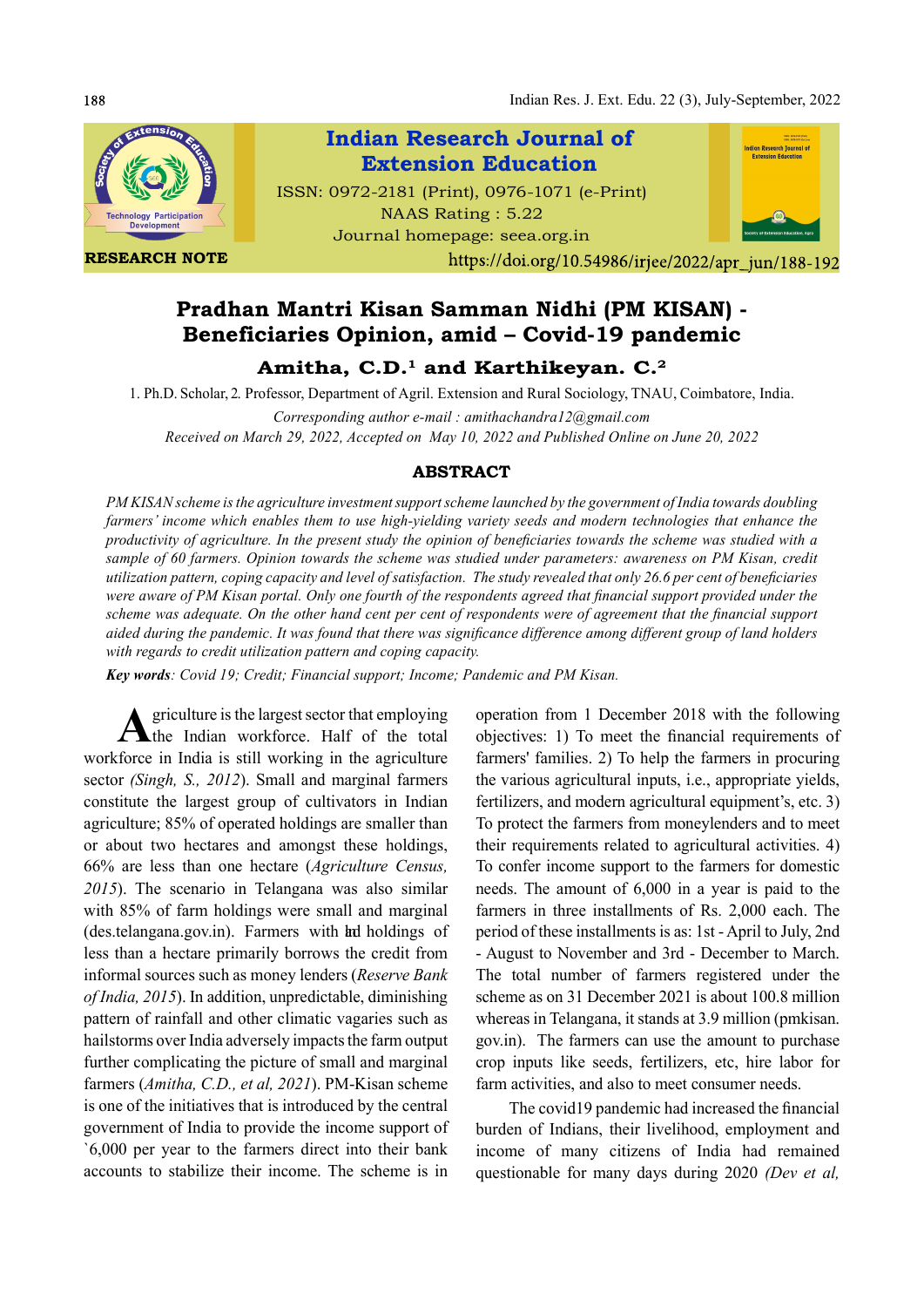$2020$ ) Agriculture and allied activities were affected disproportionately and there was a disproportionate loss even within the sector (Aneja et al, 2020). This scheme of direct benefit transfer (DBT) to farmers holds great significance in aiding the farmers through these disrupted economic conditions.

## METHODOLOGY

The present study is exploratory in nature. Warangal district (Erstwhile) was selected purposively as the district had relatively highest number of beneficiaries. Two mandals from the district and 2 villages from each mandal were selected randomly. 15 beneficiaries of the PM KISAN scheme were selected from each village, following random sampling method. Thus, samples of 60 farmers were selected for the study. The study was conducted during covid and the opinion towards the scheme was collected from beneficiaries with covid point of view.

The opinion of beneficiaries towards the scheme was studied by formulating statements with a dichotomous response of Yes  $= 2$  and No  $= 1$ . The statements were grouped under the sub headings 1) Awareness on PM Kisan 2) Credit utilization pattern 3) coping capacity 4) level of satisfaction. The data from the respondents was collected with the help of interview schedule. The data collected was analyzed and interpretations were drawn based on results. The statistical techniques viz., frequency, per centage, exclusive class interval method and ANOVA test were followed for analyzing the data. Duncan multiple range post hoc test with ANOVA was followed to identify which particular differences between categories of age and land holding were significantly differ with their opinions (Adhistya et al, 2010). Data analysis was performed using SPSS software version 16.

## RESULTS AND DISCUSSION

Personal profile of beneficiaries : Table 1 showed profile of beneficiaries. The study revealed that the majority of beneficiaries 39.5 per cent belonged to old age group. The data indicates that about 25.00 per cent of the beneficiaries had education up to high school followed by illiterate at 20.8 per cent. 47.5 per cent of the beneficiaries were marginal farmers having less than 2.5 acres. In case of farming experience majority of beneficiaries 51.6 per cent had high experience.

Opinion of beneficiaries towards PM KISAN

Awareness on PM Kisan : Cent per cent of the

Table 1. Profile characteristics of the beneficiaries

| Category                        | No. | $\frac{0}{0}$ |
|---------------------------------|-----|---------------|
|                                 |     |               |
| Age                             |     |               |
| Below 36 years                  | 16  | 26.3          |
| 37-49 years                     | 21  | 34.2          |
| Above 50 years                  | 33  | 39.5          |
| Education                       |     |               |
| Illiterate                      | 13  | 20.8          |
| Primary school                  | 11  | 19.8          |
| High school                     | 15  | 25.0          |
| Higher secondary                | 6   | 9.2           |
| Under graduation                | 11  | 18.8          |
| Post-graduation and above       | 4   | 6.2           |
| Farm Size                       |     |               |
| Marginal (below 2.5 acres)      | 28  | 47.5          |
| Small $(2.5 - 5 \text{ acres})$ | 21  | 35.0          |
| Big (above 5 acres)             | 11  | 17.5          |
| Agriculture experience          |     |               |
| $Low (2-13)$                    | 8   | 13.3          |
| Medium (14-25)                  | 21  | 35.0          |
| High (above 25)                 | 31  | 51.6          |

beneficiaries were aware of the scheme and also regarding the amount being disbursed. There was no confusion with rythu bandhu scheme, which is also similar with PM Kisan implemented by the state government. Contrary to that only 26.6 per cent of beneficiaries were aware of PM Kisan portal. PM Kisan portal helps in directly registering for availing the benefit of the scheme and checking the status of amount disbursed. So, the extension functionaries should advocate the farmers on the portal and its uses. As per the objective of PM Kisan, the financial support provided can be utilized for both agricultural and domestic purpose but as per the results only 13.3 per cent of beneficiaries were aware of this that the amount can be used legally for both agriculture and household purpose. This can be attributed to majority of farmers being old aged and less awareness with guidelines of scheme. Similar results were reported by Yadav. et al, (2021) that Lack of awareness of NHM guidelines among the beneficiaries was also a severe problem perceived by the beneficiary farmers with MPS 84.86 and was ranked second (Table 2).

Credit utilization pattern : The pattern of credit utilization was studied under both agriculture and domestic needs purpose. Among the beneficiaries 36.7 per cent respondents utilized the financial support for both agriculture and domestic purpose, whereas only 13.3 per cent utilized exclusively for agriculture investment. Half of the respondents cited that the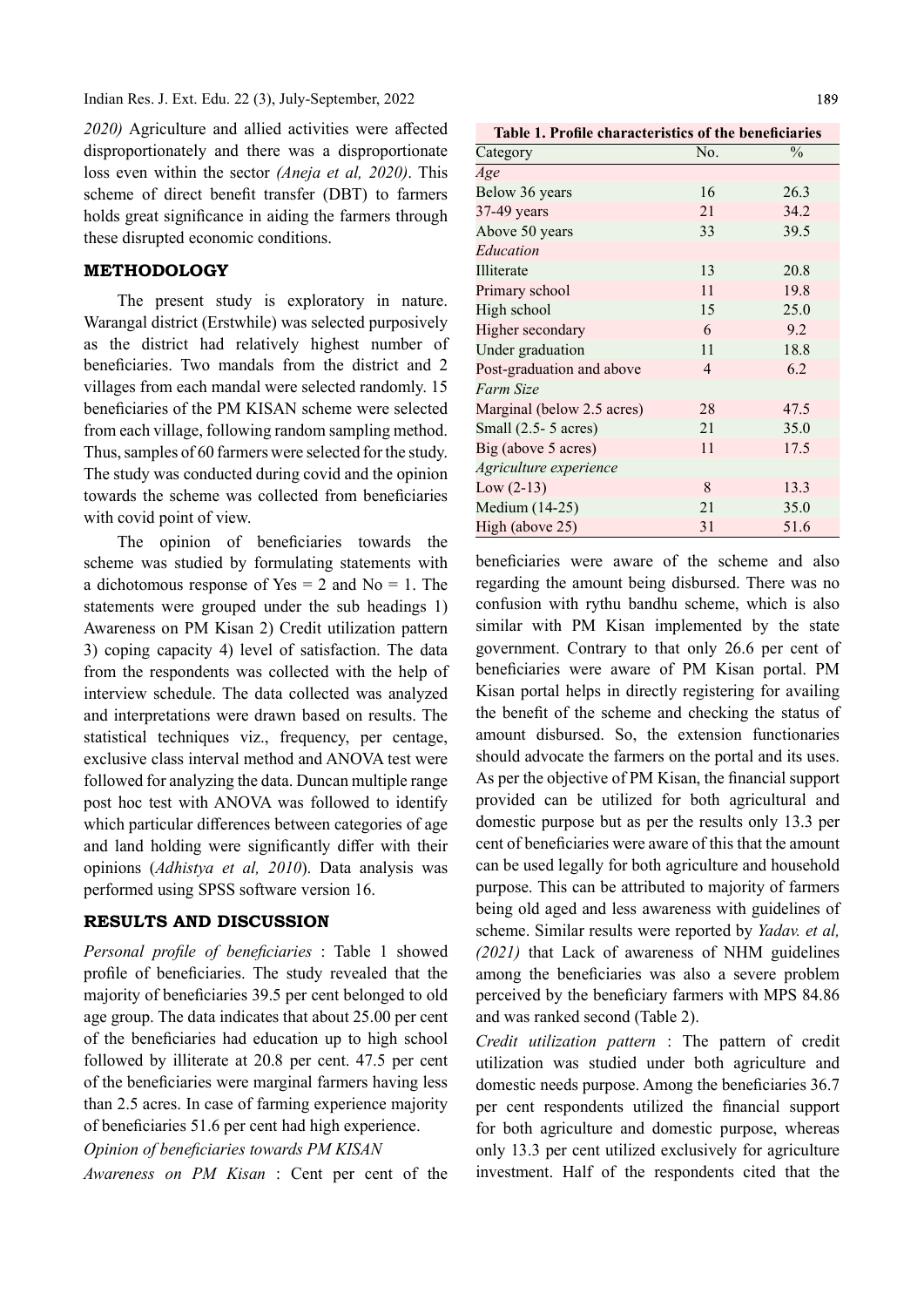Table 2. Opinion of beneficiaries towards PM KISAN

| Statement                                                                                                   |    | No. %    |
|-------------------------------------------------------------------------------------------------------------|----|----------|
| Awareness on PM Kisan                                                                                       |    |          |
| Are you aware of the PM Kisan Scheme                                                                        |    | 60 100.0 |
| Are you aware of the PM Kisan Portal                                                                        |    | 16 26.6  |
| Are you aware of the purpose for which<br>financial support is provided                                     | 8  | 13.3     |
| Level of satisfaction                                                                                       |    |          |
| The financial support provided under the<br>scheme was adequate                                             |    | 15 25.0  |
| If no, the extent of amount the farmers are<br>expecting                                                    |    |          |
| 6000-10000                                                                                                  | 9  | 20.0     |
| 10000-14000                                                                                                 |    | 18 40.0  |
| >14000                                                                                                      |    | 18 40.0  |
| DBT is an effective mechanism of this scheme                                                                |    | 60 100.0 |
| The financial support provided was timely                                                                   |    | 49 81.6  |
| There is transparency in provision of financial<br>support                                                  |    | 56 93.3  |
| The procedures for obtaining were convenient                                                                |    | 56 93.3  |
| The financial support provided can be accessed<br>easily                                                    |    | 56 93.3  |
| The grievance redressal mechanism is lucid and<br>effective                                                 |    | 45 75.0  |
| There is no bias towards the beneficiaries                                                                  |    | 52 86.6  |
| Field functionaries of agriculture department<br>are co-operative in availing the benefits of the<br>scheme |    | 56 93.3  |
| Credit utilization pattern                                                                                  |    |          |
| The financial support provided was utilized for investment<br>in                                            |    |          |
| Agriculture purpose                                                                                         | 8  | 13.3     |
| Domestic needs                                                                                              | 30 | 50.0     |
| Agriculture and domestic needs                                                                              | 22 | 36.7     |
| The financial support provided was utilized for<br>investment in agriculture                                |    | 30 50.0  |
| If the response is Yes, then it is utilized for                                                             |    |          |
| Purchase of seeds fertilizer & pesticides                                                                   |    | 22 73.33 |
| Employment of Labor for various farm<br>operations                                                          | 5  | 16.67    |
| Others                                                                                                      | 3  | 10.0     |
| The financial support provided was utilized for<br>domestic needs                                           |    | 52 86.67 |
| If the response is Yes, then it is utilized for                                                             |    |          |
| Household consumption                                                                                       |    | 40 76.9  |
| Education of children                                                                                       | 4  | 7.7      |
| <b>Expenditure on Health</b>                                                                                | 8  | 15.4     |
| Coping capacity                                                                                             |    |          |

The financial support aided in increasing the 19 31.6 cropping intensity

| The financial support aided in diversifying the<br>cropping pattern                       | 26 43.3  |
|-------------------------------------------------------------------------------------------|----------|
| The PM Kisan scheme aided in reducing the<br>indebtedness                                 | 34 56.6  |
| The PM Kisan scheme aided in moving out<br>from<br>the clutches of poverty to some extent | 38 63.3  |
| The PM Kisan scheme aided in risk taking<br>capacity                                      | 23 38.3  |
| The PM Kisan scheme aided in withstanding                                                 | 23 38.3  |
| The financial support was helpful during lean<br>farming period                           | 53 88.3  |
| The financial support was helpful during the<br>covid pandemic                            | 60 100.0 |

amount was exclusively utilized for domestic needs due to insufficient income during the pandemic. Varshney D., (2020) reported similar results were it was observed that 23 per cent of the respondents utilized the financial support for agriculture purpose compared to 52 per cent during the first installment.

Under the agriculture investment, 73.33 per cent of beneficiaries utilized the support for purchasing seeds, fertilizer & pesticides. 16.67 per cent utilized for employment of Labor for various farm operations and the remaining 10.0 per cent respondents utilized for other purpose. The reasons for not utilizing for adoption of modern technologies and mechanization in agriculture were due to meager amount which was sufficient only for low investment purposes like purchasing seeds, fertilizers. In case of domestic needs, 76.9 per cent of respondents were using the amount for household consumption like buying groceries, essentials. Whereas 15.4 per cent of respondents were utilizing for expenditure on health. The remaining 7.7 per cent on children's education. The respondents cited that the financial support was useful for various domestic needs during the lockdown period of first and second waves of covid pandemic. Kumar P., (2018) also revealed that more than 60 per cent of farmers who got the money in the off-season spent the money on consumption, education, and medical purposes.

Level of satisfaction : 25 per cent of the respondents were agreed with financial support provided under the scheme was adequate. From the remaining 75 per cent, 40.0 per cent of respondents equally, were of opinion that the amount should be increased to 10000-14000 and >14000. Besides cent per cent of respondents agreed that the DBT was an effective mechanism of the scheme which was a problem in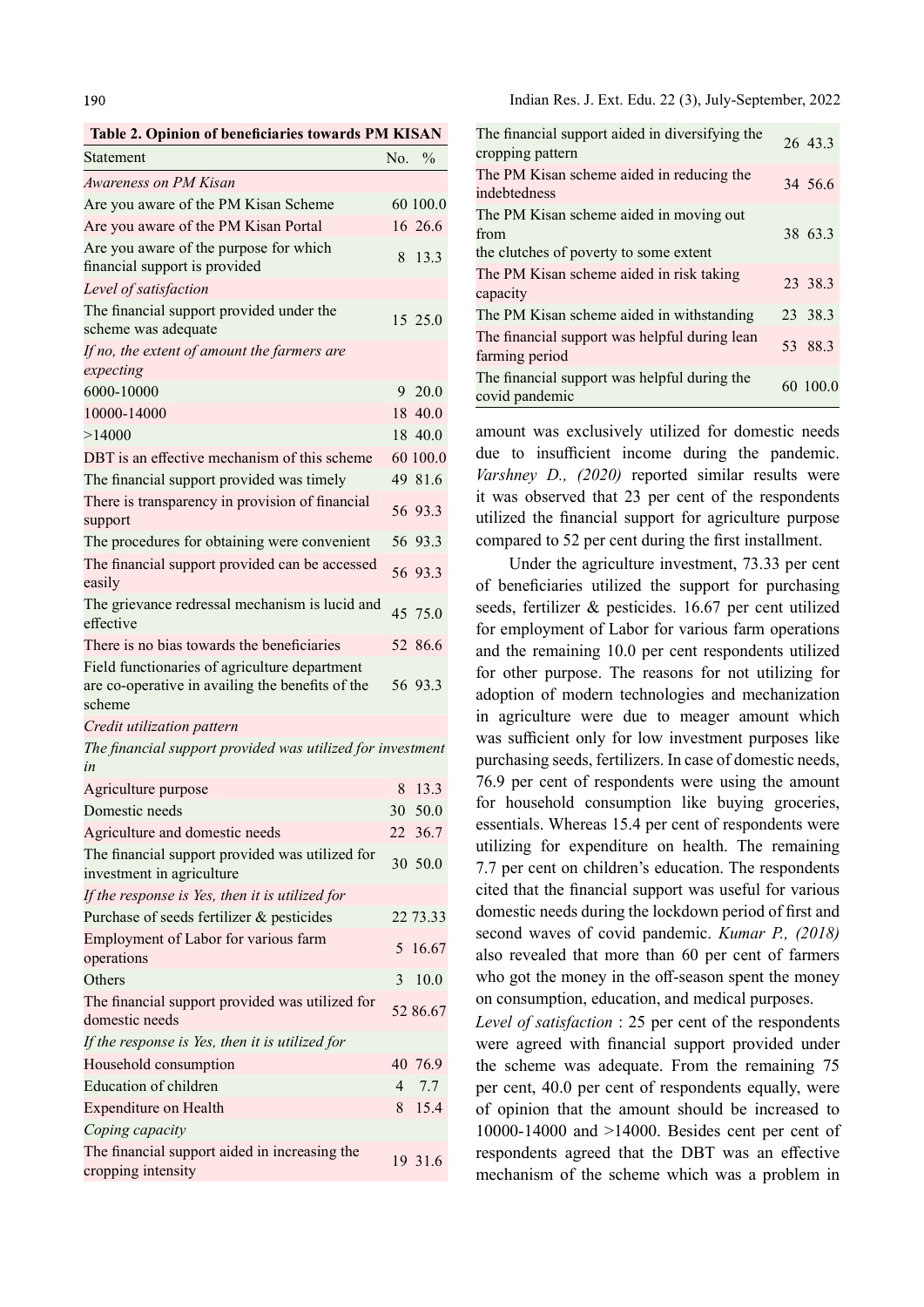#### Indian Res. J. Ext. Edu. 22 (3), July-September, 2022

| to opinion of beneficiaries towards PM Kisan (N=60) |           |                   |                   |              |          |        |            |           |
|-----------------------------------------------------|-----------|-------------------|-------------------|--------------|----------|--------|------------|-----------|
| Parameters                                          | Age group |                   |                   | Land holding |          |        |            |           |
|                                                     | Below 36  | 37-49             | Above 50          | P val        | Marginal | Small  | <b>Big</b> | P val     |
| Awareness on PM Kisan                               | 4.01a     | 3.64 <sub>b</sub> | 3.21 <sub>b</sub> | $0.023*$     | 3.01     | 3.49   | 4.76       | 0.003     |
| Credit utilization pattern                          | 2.31a     | 2.16a             | 2.01 <sub>b</sub> | $0.013*$     | 1.38a    | 2.20a  | 1.82b      | $0.010**$ |
| Level of satisfaction                               | 16.05     | 15.55             | 14.75             | 0.218        | 13.35    | 14.31  | 14.76      | 0.536     |
| Coping capacity                                     | 8.75      | 11.84             | 12.49             | 0.193        | 12.47a   | 10.44a | 9.82b      | $0.029**$ |

Table 3. ANOVA for significant difference among age group and land holding with respect

\*\*denotes significant at 1% level, \*denotes significant at 5% level,

Different alphabet among Age Group in years denotes significant at 5% level using Duncan Multiple Range Test (DMRT)

prior schemes where beneficiaries revealed difficulties in availing the benefits. Badodiya et al.  $(2012)$ observed that most of the beneficiaries  $(71.66\%)$ reported that process of getting credit is complicated followed by  $(65.83%)$  reported that benefits of the programme were not reached to the needed people. On the other hand, 93.3 per cent of respondents were in agreement that there is transparency in provision of financial support, that it can be accessed easily and the field functionaries of agriculture department are co-operative. Beneficiaries were also satisfied that the financial support was timely; no bias towards beneficiaries and the grievance redressal mechanism was lucid. Overall, the beneficiaries were satisfied with the PM Kisan except for the amount which was felt inadequate by the respondents. The results are in line with *Varshney D., (2020)* who found that no selection bias based on the social, economic, and agricultural characteristics. The scheme has significantly helped those comparatively more dependent on agriculture and has poor access to credit.

Coping capacity : Cent per cent of respondents were of agreement that the financial support aided during the pandemic. 88.3 per cent of respondents were of opinion that the amount was helpful during the lean farming period. More than half per cent of respondents were of opinion that the financial support did not aided in increasing the cropping intensity, diversifying the cropping pattern, risk taking capacity of farmers and withstanding vagaries of weather, credit uncertainty. This was because the respondents were utilizing the investment support for purchasing of seeds and household purpose and not for either adopting new technologies or mechanization. A little more than half per cent agreed that the scheme aided in reducing the indebtedness and moving from clutches of poverty to some extent.

Since P value is less than 0.05, there was significant difference among Age Group in years of respondents with regard to Awareness on PM Kisan and Credit utilization pattern. Based on Duncan Multiple Range Test (DMRT), the age group of below 36 significantly differed with age group of 37-49 and above 50 at 5 per cent level of significance but there was no significant difference between 37-49 and above 50 with respect to Awareness on PM Kisan. This could be attributed to the fact that young aged farmers were relatively more exposed to mass media and social media than other aged farmers. In Credit utilization pattern the age group of above 50 significantly differed with age group of below 36 and 37-49 as the old aged respondents cited that they utilized the amount for domestic purpose solely.

There was significance difference among different group of land holders with regards to Credit utilization pattern and coping capacity. In Credit utilization pattern it was observed that big size land holders significantly differed from small and marginal land holders. It may be because the pandemic had more effect on small and marginal farmers, so they have majorly utilized the financial support for household consumption in addition to agriculture purpose. Where as in coping capacity the marginal and small land holders significantly differed with big land holders. This is due to their loss of employment during pandemic and disrupted economic conditions. This shows that the scheme significantly contributed in helping the deprived sector.

There was no difference with regards to level of satisfaction among different age groups and land holders. This was because, the mechanism of financial support provided was satisfactory among all. Equally all age groups and land holders were of opinion that